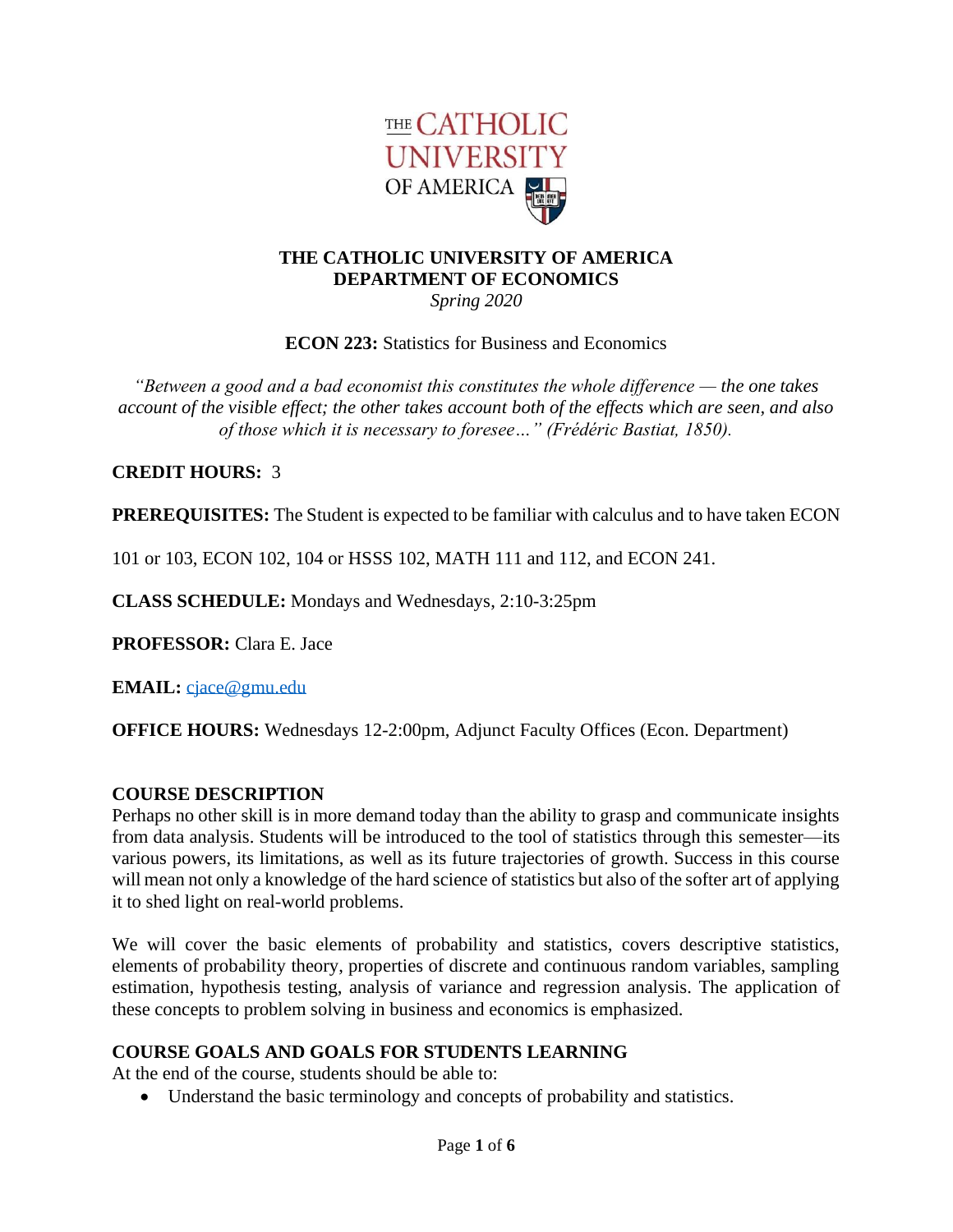- Be able to analyze data using descriptive statistics.
- Be able to work with discrete and continuous probability distributions.
- Understand sampling, sampling distributions, and variance.
- Understand how to conduct hypothesis testing.
- Know the basics of regression analysis.
- Learn how to communicate findings and the basics of data visualization.

### **REQUIRED TEXTS**

- ➢ James et al. (2013). *Introduction to Statistical Learning*.
- ➢ Brase, Charles H., & Brase, Corrinne P. (2013). *Understanding Basic Statistics.*
- ➢ Harvard Business Review (2018). *Data Analytics Basics for Managers.*
- ➢ Muller, Jerry Z. (2018). *The Tyranny of Metrics.*

All other readings—including detailed lecture notes—will be provided during the relevant class lecture and on Blackboard as well.

## **COURSE REQUIREMENTS**

The final grade for this course will be based on the following assignments and weights:

| <b>Assignment</b>          | Weight |
|----------------------------|--------|
| Midterm Exam               | 30%    |
| Final Exam                 | 30%    |
| <b>Weekly Quizzes</b>      | 20%    |
| <b>Book Review</b>         | 10%    |
| <b>Class Participation</b> | 10%    |

- ➢ Readings for each week should be done before the Wednesday class in preparation for the lectures. To encourage you in this, we have a short weekly quiz each Wednesday on Blackboard. These will be helpful later to study from later, as they reflect the types of questions that will be on the exams.
- ➢ I am requiring you to review the book *The Tyranny of Metrics* in a 4-page essay. Though this will not be due until the end of the semester, you are most welcome to complete and turn it in earlier.
- $\triangleright$  The class participation portion of the course grade is based upon the significance and quality of your contribution to the class discussion. You are expected to be prepared for class. Students who do miss an occasional class are responsible for getting the notes and finding out what they missed.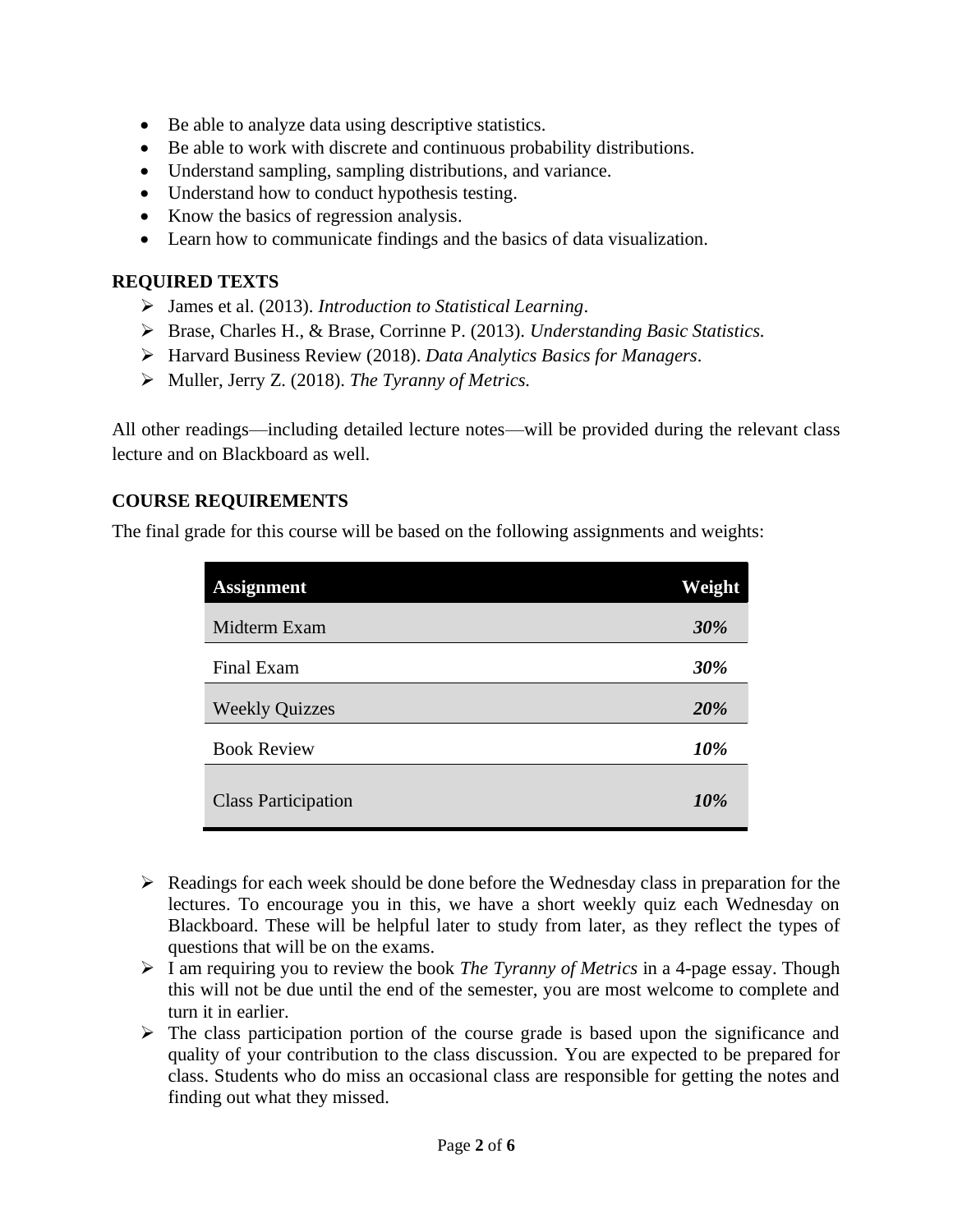## **ACADEMIC HONESTY**

The university's policies and procedures for academic integrity are strict and may be found here:

- ➢ <http://policies.cua.edu/academicundergrad/integrityfull.cfm>
- ➢ <http://policies.cua.edu/academicundergrad/integrityprocedures.cfm>

Specifically, the policy states:

"The following are the major categories of academic dishonesty:

A. Plagiarism is the act of presenting the work or methodology of another as if it were one's own. It includes quoting, paraphrasing, summarizing or utilizing the published work of others without proper acknowledgment, and, where appropriate, quotation marks. Most frequently, it involves the unacknowledged use of published books or articles in periodicals, magazines, newspapers and electronic media. However, any unacknowledged use of another's words, ideas or electronic processes constitutes plagiarism, including the use of papers written by other students, oral presentations, interviews, radio or TV broadcasts, any published or unpublished materials (including Web-based materials, letters, pamphlets, leaflets, notes or other electronic or print documents), and any unauthorized or inadequately credited use of foreign language, scientific and/or mathematical calculation and/or modeling programs or online services.

B. Improper use of one's own work is the unauthorized act of submitting work for a course that includes work done for previous courses and/or projects as though the work in question were newly done for the present course/project.

C. Fabrication is the act of artificially contriving or making up material, data or other information and submitting this as fact.

D. Cheating is the act of deceiving, which includes such acts as receiving or communicating or receiving information from another during an examination, looking at another's examination (during the exam), using notes when prohibited during examinations, using electronic equipment to receive or communicate information during examinations, using any unauthorized electronic equipment during examinations, obtaining information about the questions or answers for an examination prior to the administering of the examination or whatever else is deemed contrary to the rules of fairness, including special rules designated by the professor in the course.

E. Attempts to engage in any of the conduct described above or the facilitation of any of this conduct by another individual will be treated as conduct constituting academic dishonesty for purposes of this policy."

The following sanctions are presented in CUA procedures related to Student Academic Dishonesty: "The presumed sanction for undergraduate students for academic dishonesty will be failure for the course. There may be circumstances, however, where, perhaps because of an undergraduate student's past record, a more serious sanction, such as suspension or expulsion, would be appropriate."

## **MAKE-UP POLICY AND ASSIGMENT DEADLINES**

Students will NOT be allowed to take an exam in advance of its scheduled date. A student who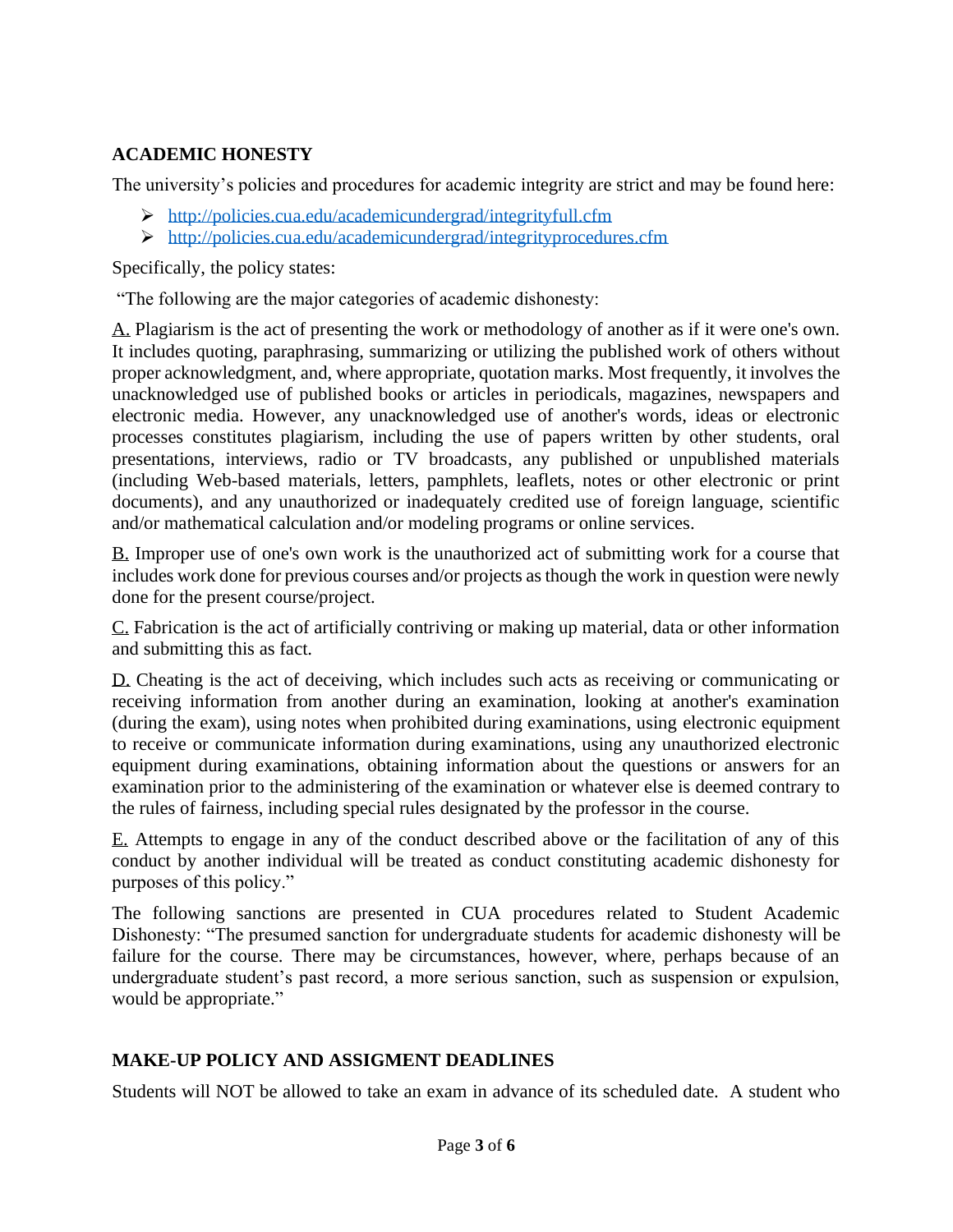misses a test will be allowed to write a make-up test only if s/he provides a relevant medical certificate. Late assignments will not be accepted, no extensions are granted.

## **CAMPUS RESOURCES FOR STUDENT SUPPORT**

Any student who feels she/he may need an accommodation based on the impact of a disability should contact the instructor privately to discuss specific needs. Please contact Disability Support Services (at 202-319-5211, Room 207 Pryzbyla Center) to coordinate reasonable accommodations for students with documented disabilities. To read about the services and policies, please visit the website: [http://disabilitysupport.cua.edu.](http://disabilitysupport.cua.edu/)

### **ASSESMENT**

The grading scale applied to this class is as follows:

| A 96-100       | $C+71-75$     |
|----------------|---------------|
| $A - 91 - 95$  | $C$ 66-70     |
| $B+90-86$      | $C - 60 - 65$ |
| <b>B</b> 81-85 | $D$ 55-59     |
| $B - 76 - 80$  | F 54-0        |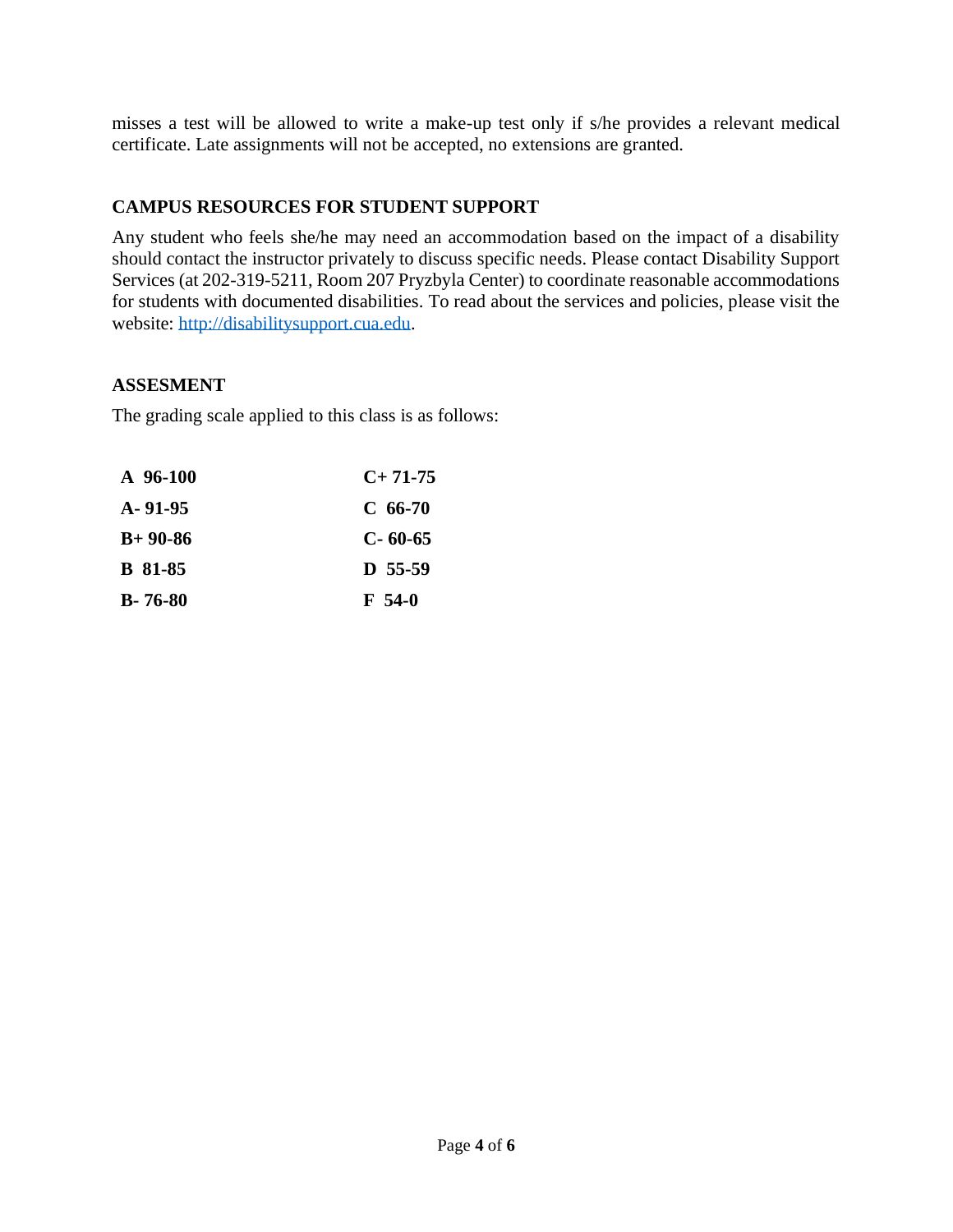# **COURSE OUTLINE AND READINGS\***

| <b>Units</b>            | <b>Dates</b>                            | <b>Topics</b>                                       | <b>Readings and HW</b>                                                                                                        |
|-------------------------|-----------------------------------------|-----------------------------------------------------|-------------------------------------------------------------------------------------------------------------------------------|
| $\mathbf{1}$            | Jan. $13th$<br>Jan. 15th                | Introduction to<br>statistics                       | Hayek: "The Use of Knowledge in Society"<br>$\bullet$<br>HBR Ch. 2<br>Brase 1.1-1.3<br>$\bullet$                              |
| $\overline{2}$          | Jan. $20th$<br>Jan. $22th$              | No class (MLK<br>holiday)<br>Descriptive statistics | HBR Ch. 3<br>$\bullet$<br>Brase 3.1-3.2                                                                                       |
| 3                       | Jan. 27th<br>Jan. $29th$                | Probability &<br>distributions                      | Brase 2.1<br>$\bullet$<br>Brase 5.1-5.2<br>$\bullet$                                                                          |
| $\overline{\mathbf{4}}$ | Feb. 3rd<br>Feb. 5th                    | Random variables &<br>introduction to R             | Brase 6.1<br>$\bullet$<br>R introduction videos<br>$\bullet$                                                                  |
| 5                       | Feb. 10th<br>Feb. $12th$                | Sampling estimation                                 | Brase 7.1-7.5<br>$\bullet$                                                                                                    |
| 6                       | Feb. $17th$<br>Feb. 19th                | Hypothesis testing                                  | Brase 9.1-9.2<br>$\bullet$                                                                                                    |
| 7                       | Feb. $24th$<br>Feb. $25th$<br>Feb. 26th | Midterm exam<br>Review exam                         |                                                                                                                               |
| 8                       | Mar. 2rd<br>Mar. 4th                    | Correlation &<br>causation                          | James et al. Introduction $-2.3$<br>$\bullet$                                                                                 |
|                         | Mar. 9th<br>Mar. 11th                   | No classes (spring)<br>break!)                      |                                                                                                                               |
| 9                       | Mar. 16th<br>Mar. 18th                  | Univariate regression<br>analysis                   | James et al. $2.3 - 3.2$<br>$\bullet$                                                                                         |
| 10                      | Mar. $23th$<br>Mar. $25th$              | Multivariate<br>regression analysis                 | James et al. $3.2 - 3.7$<br>$\bullet$<br>Arruñada: "Protestants and Catholics:<br>Similar Work Ethic, Different Social Ethic" |
| 11                      | Mar. 30th<br>Apr. 1st                   | Prediction & time<br>series                         | HBR Ch. 13<br>Brase 8.1                                                                                                       |
| 12                      | Apr. 6th<br>Apr. 8th                    | Data communication<br>& visualization               | HBR Ch. 17-19<br>$\bullet$<br><b>Chetty: "Reviving the American Dream:</b><br><b>Lessons from Big Data"</b>                   |

\* As a roadmap for our class, this is subject to revision as we progress.

† Technically this is an administrative Monday, but we will not meet for class. You are encouraged to begin reading for your book review assignment.